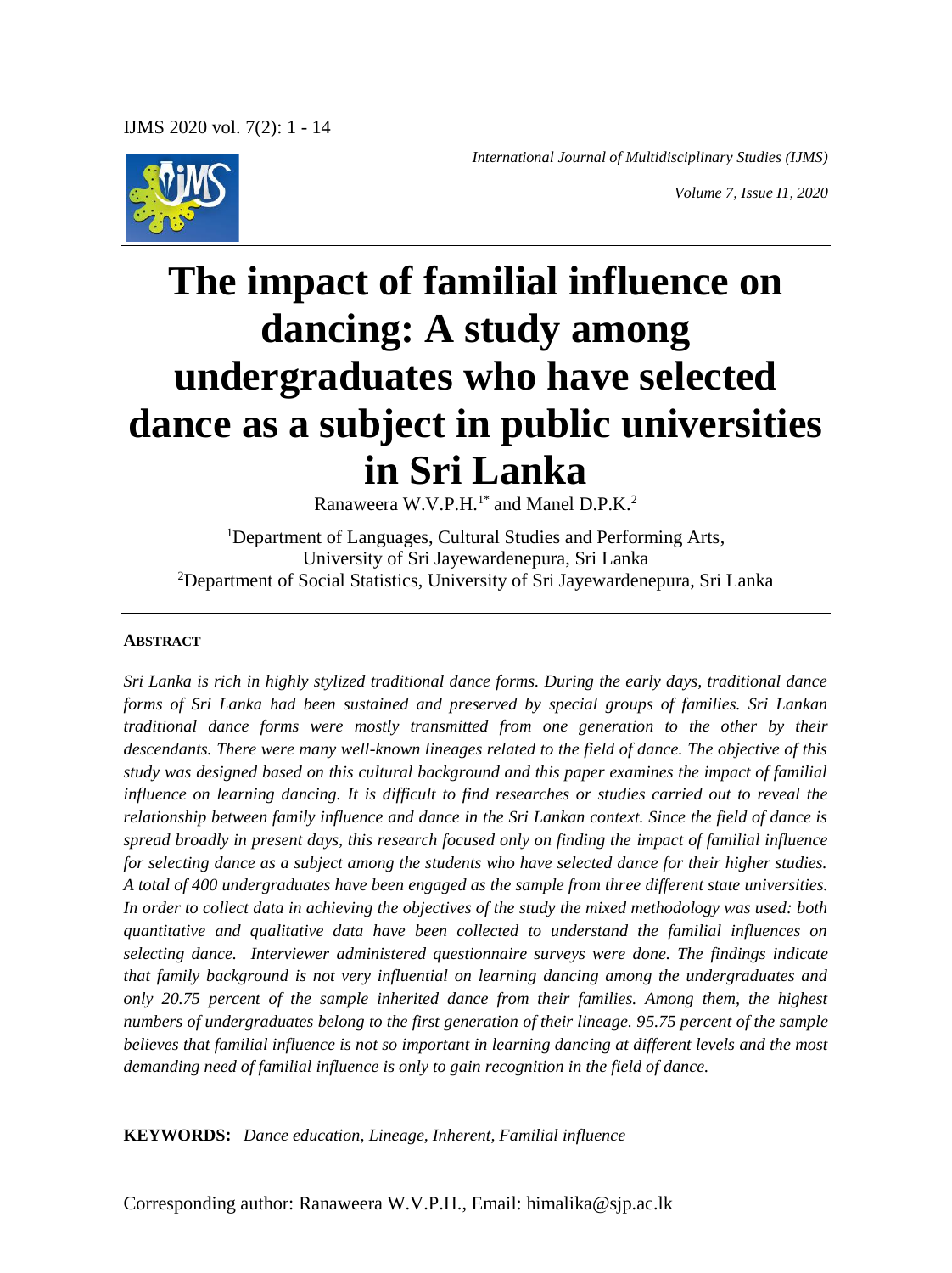# **1 INTRODUCTION**

Dance has been practiced by all societies around the world from the beginning of human civilization. Dances are the embodied physical and visible habits of movements of a culturally unified group or groups, projected into public space and demarcating one group from the other (Rajapakse, 2004). Artists use paint and brushes to create works of art, whereas dancers use the body to create moving works of art. The body of a dancer is the instrument through which art is created. The quality of the dance necessarily depends on the physical qualities and skills that the dancer possesses (Meckrell, 2019). Dance is considered as a universal form of art, which needs special talent. This special talent can be defined as either 'inherent talent' or 'learned talent'. Some people are born with greater potential in dance and some earn this potential through hard work and dedication. Some are descendants from dance families and some are not. The latter build their own identity without any support from the family background related to the field of dance.

Sri Lankan dance can be identified in two main categories as dance related to religious rituals and dance performed to ease illness (Rajapakse, 2004). Lately, the purpose of dance changed and leads towards entertainment. There are three different dance traditions in Sri Lanka, namely 'Up-Country dance', 'Low-Country' dance and 'Sabaragamu' dance (Disanayake, 1993). The early Sri Lankan dance culture developed on purposes mentioned above and most such dance forms were transmitted from one generation to the other, mostly through family relationships. Since there was no formal dance education system regulated by the government before the 20th century, most of the dancers emerge from particular families related to the field of dance. A large number of renowned artists can be found even now with traditional lineages. In early days indigenous traditions of dance and the traditional art of drumming were taught as "GURUKULA" education system (Rajapakse, 1997). In this 'gurukula' system of education, the student resides within the teacher's residence to learn dance. Most of them had family relationships with such dance teachers. There were no commercial aims or other profits or benefits other than gifting their values and customs to the next generation. Some kind of competition had been created among various "gurukulas". Hidden techniques and practices limited to their particular lineage were not given to outsiders. Generally, those who inherit precise dance traditions do not learn other dance traditions. For instance, if a person inherits the Kandyan dance style from his or her forefathers, he or she does not compel to learn other dance styles. At the same time, there were some individuals who had engaged in this art form just due to self-interest or for self-satisfaction. They do not have any relationships with dancers of any other similar professionals. But they also learned this art form through the traditional "gurukula" teaching system.

The commonly used perception of dance as an art form is that it is inherited rather than learned. In early Sri Lanka, some of the renowned dancers were heredities (Kariyawasam & Disanayake, 2018). The saying "dance is in the blood" created in our society was based on this reason. Because of this concept, most people believed that the ability to dance comes genetically.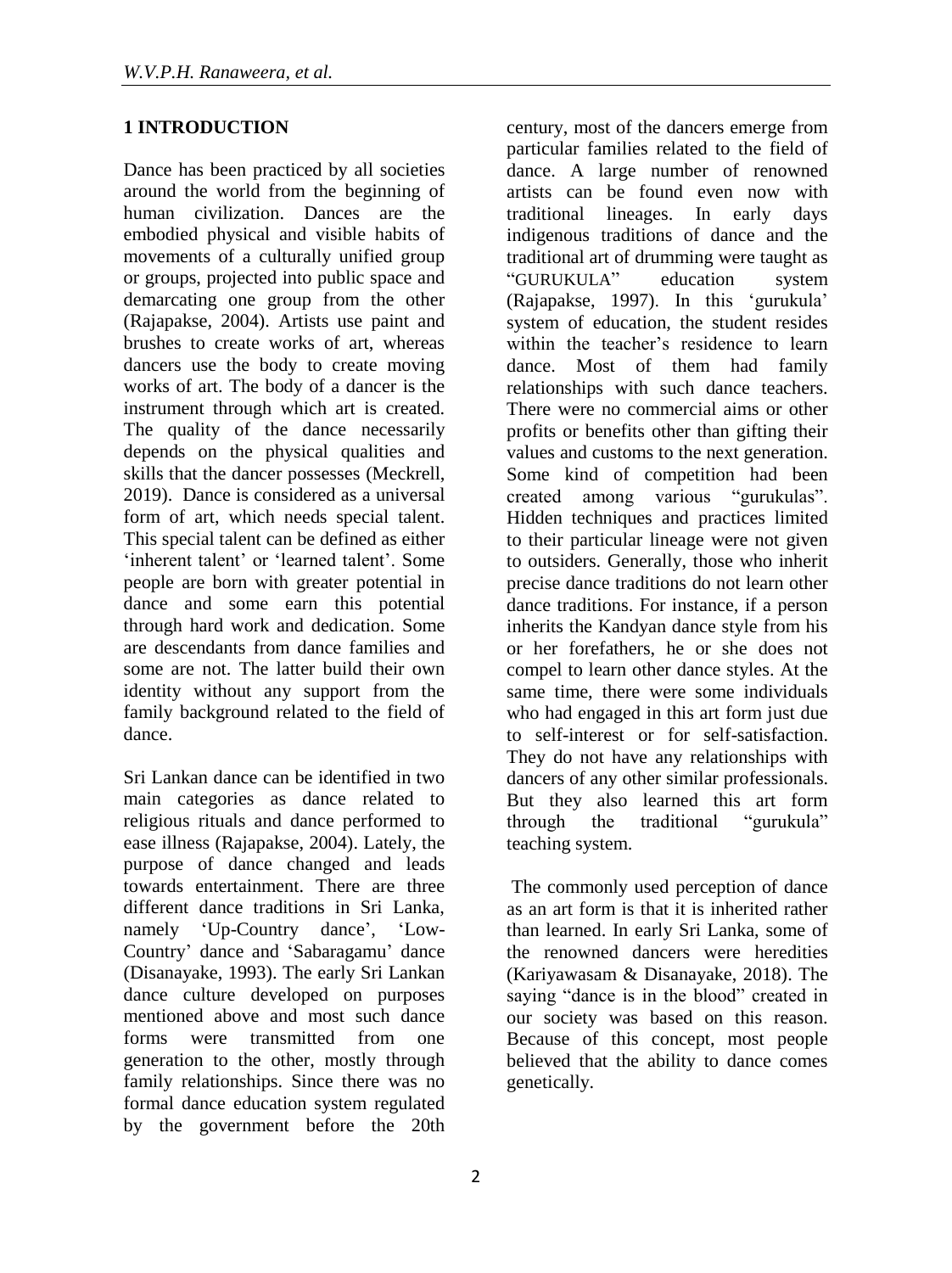But this has not been proved in Sri Lanka so far, and as mentioned above, some dancers who were at higher levels of popularity in the past and are in at present did not inherit dance from their families. They have emerged as renowned personalities in this field as individuals; without any relationships with dancers or similar professionals.

After the early nineteenth century, the traditional practices of dance education have been changed due to the effect of educational reforms. In the 1940s, aesthetic subjects were introduced into the school curricular as an optional subject. In 1943 the first government dance teacher was appointed. From 1953, dance was taught in the government-controlled institution named as "Rajaye Lalitha Kalayathanaya" (formerly called as Heywood) and several teacher training schools also started teaching dance from the 1940s (Jaathika Adyapana Ayathanaya, 2009). These new reforms in dance education in Sri Lanka expanded massively within a few decades, and in 1975 dance was included as a subject in the GCE A/L (General Certificate of Education Advanced Level) examination (Jaathika Adyapana Ayathanaya, 2009). At present, this subject has been developed up to the postgraduate level in Sri Lanka.

With these new reforms, the art of dance was opened to everyone and the traditional education system known as the "gurukula" tradition was changed gradually. As a result of these new educational trends in dance education, dance is selected as a subject by the students, those who inherited dance from their lineage as well as those who do not inherit it. The latter are not influenced or motivated by their families to engage in dance but are interested in dancing and have talents in dancing.

At the time of introducing dance as a subject to the school curricular, dance teachers were recruited from well-known traditional dance families and from among those who learned traditional "gurukula" system (Jaathika Adyapana Ayathanaya, 2009). Gradually, the number of students who had been studying dance for their secondary education increased and later extended up to university education. As a result of this, a large number of graduates emerged into society annually. Various types of dance professionals emerged from among the above-mentioned family groups, those who had inherited this art form and those who had not inherited it. However, this new trend could not erase the saying "dance is in their blood" from Sri Lankan society until now.

In the Sri Lankan context, no researches have been conducted to identify the biological specialities or any other familial influences along with the traditional art of dance. This was identified as the knowledge gap in this field. Therefore, this research aimed at identifying the impact of familial influence on learning dancing among undergraduates who have selected dance as a subject in public universities in Sri Lanka**.** 

Identifying the quantitative representation of dance undergraduates who possess and do not possess the family background with dance, their perception of the importance of familial influence on learning dancing, and the level of involvement of family members in the field of dancing of dance undergraduates are the specific objectives.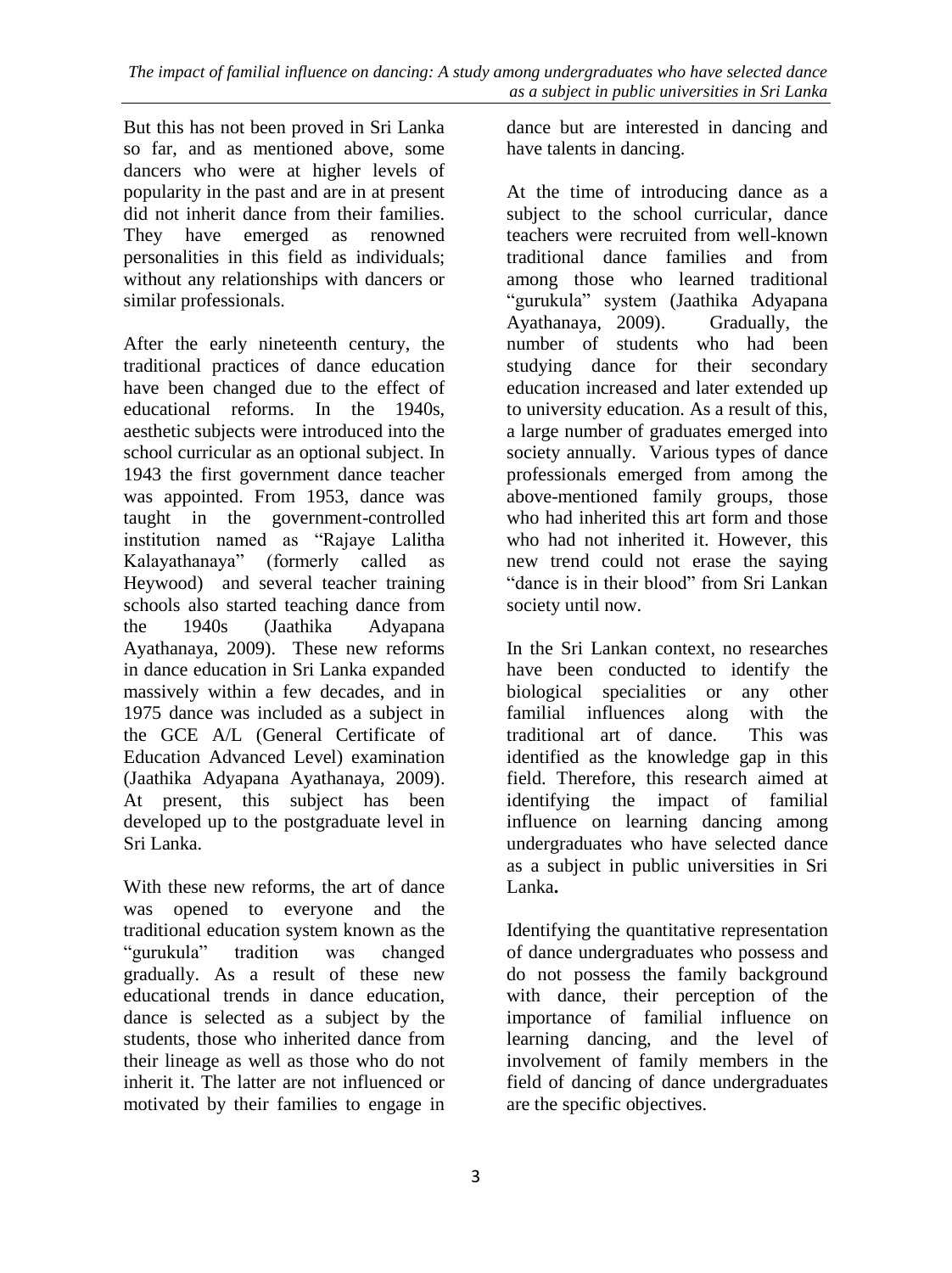# **1.2 Background of the study**

This research was designed based on general attitudes, perceptions, observations and practices of Sri Lankan dance traditions. In the Sri Lankan context, the saying that "dance is in their blood" has not been scientifically proved and remains as just another perception among the people. It emerged based on the basic observations prevailing from the early ages. It is difficult to find a scientific study on the impact of familial influence on dance in Sri Lanka. But some studies can be found in several countries on the inborn ability or talent of dance (Bachner-Melman, et al., 2005; Freeman, 1998). They have proven that certain abilities which a dancer needs are acquired genetically. According to a study published by Bachner-Melman R and a group of Israeli and French researchers, a DNA examination of dancers has revealed consistent differences from the rest of the population in two key genes. Both genes perform an important role in neurotransmission (Bachner-Melman, et al., 2005). They hypothesized that there are differences among individuals in aptitude, propensity, and the need for dancing that may partially be based on differences in common genetic polymorphisms. Identifying such differences may lead to an understanding of the neurobiological basis of one of mankind's most universal and appealing behavioral traits - dancing.

According to Freeman's study "an outstanding talent is more than the product of determined effort by people of much the same inborn ability. Indications of inborn individual differences come from very early studies of childhood. No randomly selected child has ever reached world-class achievement by practice alone, which, though essential, cannot itself produce greatness" (Freeman,1998,p415). But it is very difficult to define the term "outstanding" since there is no specific criterion to measure the quality of excellence in dancing.

# **2 RESEARCH METHODOLOGY**

The study population of this research is the undergraduate dancing students who study in public universities in Sri Lanka. The University of Visual and Performing Arts, University of Sri Jayewardenepura and the University of Kelaniya are the main universities in Sri Lanka which offer dance degrees. All academic years (First, second, third and fourth-year students) were taken as the population, but the firstyear students of the University of Sri Jayewardenepura were excluded from the sample. Because they commence their honors degree from the second year.

The sample was selected according to the number of students who registered for the honors degree programme. Respondents were selected for the sample and the survey consists of 400 undergraduate students. The population of the dancing students of these universities is known. Therefor 400 undergraduate students were selected for the study sample to obtain more precise and valid results from the analysis. The sample size was decided according to the Cochran's formula as follows (Cochran, 2012). Since there is no previous determined proportion of the population, it will take  $p = 0.5$ .

$$
n=\frac{z^2*p(1-p)}{ME^2}
$$

 $P =$  the proportion of the population which has the attribute in question.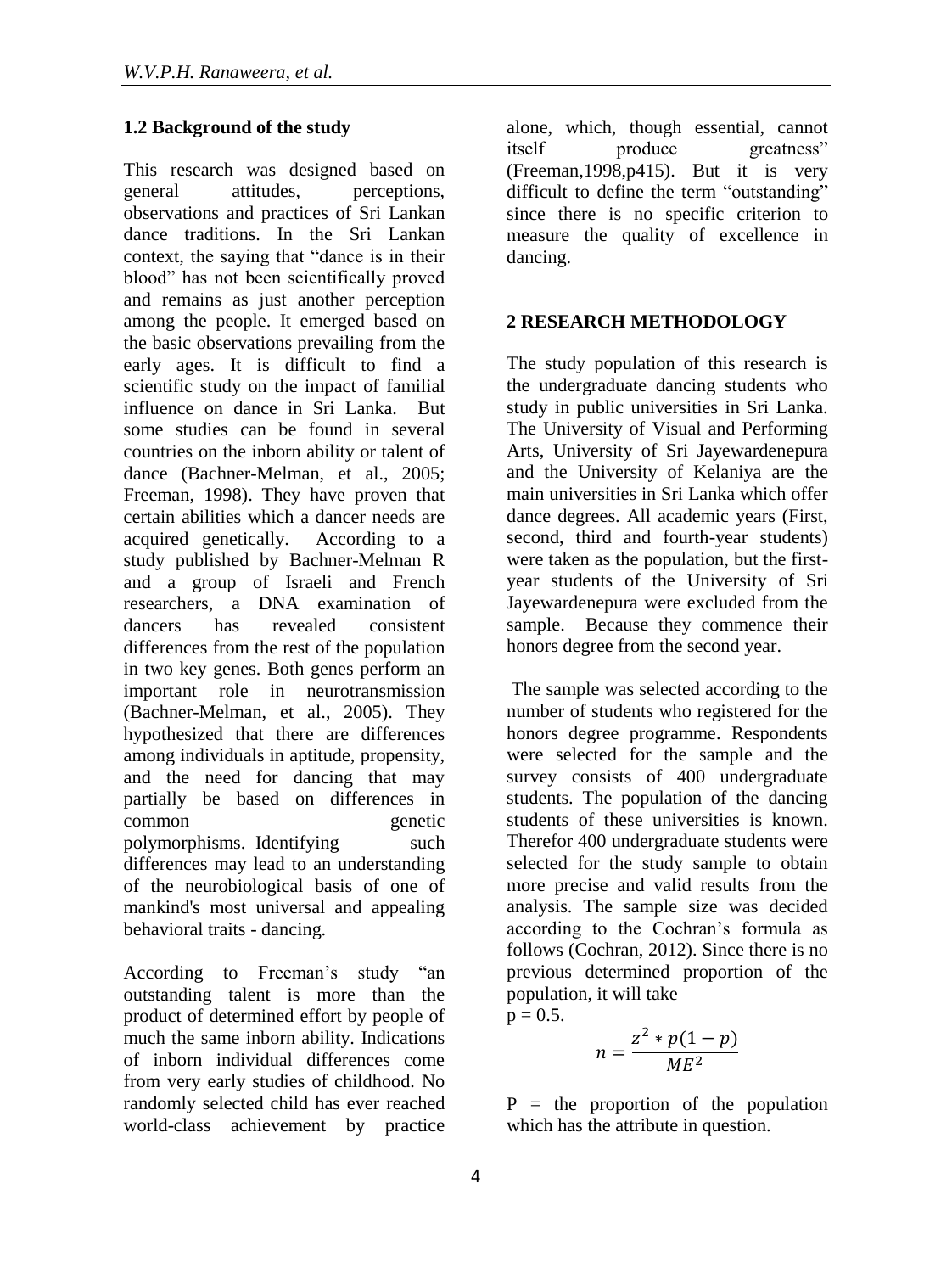$ME =$  the desired level of precision (the margin of  $error = 5$  percent)  $q = 1-p$ 2  $\frac{1}{2}$  (1)

$$
n = \frac{z^2 * p(1 - p)}{ME^2}
$$
  
n = 1.96<sup>2</sup> \* (0.5)\*(0.5)/(0.05)<sup>2</sup>  
n = 385

But in this case, since the data analysis was done using multivariate analytical methods, it selected a more reliable and valid sample for the study to obtain more precise answers. Therefore, the sample size was increased up to 400 respondents. The qualitative part of the research explores the impact of family attitudes of dancing in relation to respondents' experiences in their career. Detailed information gathered from these is vital for understanding the multidimensional aspects and consequences of their academic life. It was argumentative with some case studies from the respondents from each of the three universities. Qualitative data was gathered along with the questionnaires and it directed this study broadly towards the attitudes and perceptions of respondents.

Descriptive data was analyzed using the coding system. There were three phases of the sampling method. In the first phase, the convenience sampling method was applied to select the universities and secondly the academic years were selected by applying the quota sampling method. Finally, the number of respondents was selected using the simple random sampling method from the student registration list of each academic year separately in the universities. The process of data collection comprised of primary data collection. In order to collect both in achieving the objectives of the study, the mixed methodology with both quantitative and qualitative data collected

during the research would provide wide information to understand the familial influences on their dancing ability and challenges.

The first quantitative data was collected through interviewer-administered questionnaire surveys and qualitative information was gathered. In order to analyze the collected data, both the quantitative and qualitative analytical methods were used. Factor analysis was applied to identify the hidden factors for selecting dancing as a subject for their degree programme. Content analysis was employed for the qualitative information, and this qualitative information helped to understand the family influences on their dancing in various phases such as theoretical and practical activities. Finally, the simple index was constructed to identify the levels of familial influences on their dancing performance.

# **3 RESULTS & DISCUSSION**

Data collection was started in May 2019. As per the sampling calculations, 75 percent of the population was covered from the University of Visual and Performing Arts. University of Sri Jayewardenepura and University of Kelaniya covered 12 percent and 13 percent respectively. Also, this sample covers 372 males (93 percent) and 28 females (7 percent). The highest number of respondents is from the Kurunegala district, which is 15.25 percent. Gampaha and Ratnapura districts represent the next correspondingly. Also, only one representative from the Trincomalee district reported for this study. Almost 20 districts were covered through data collection. As dance is a skill-based discipline, most people are compelled to learn this special art form during their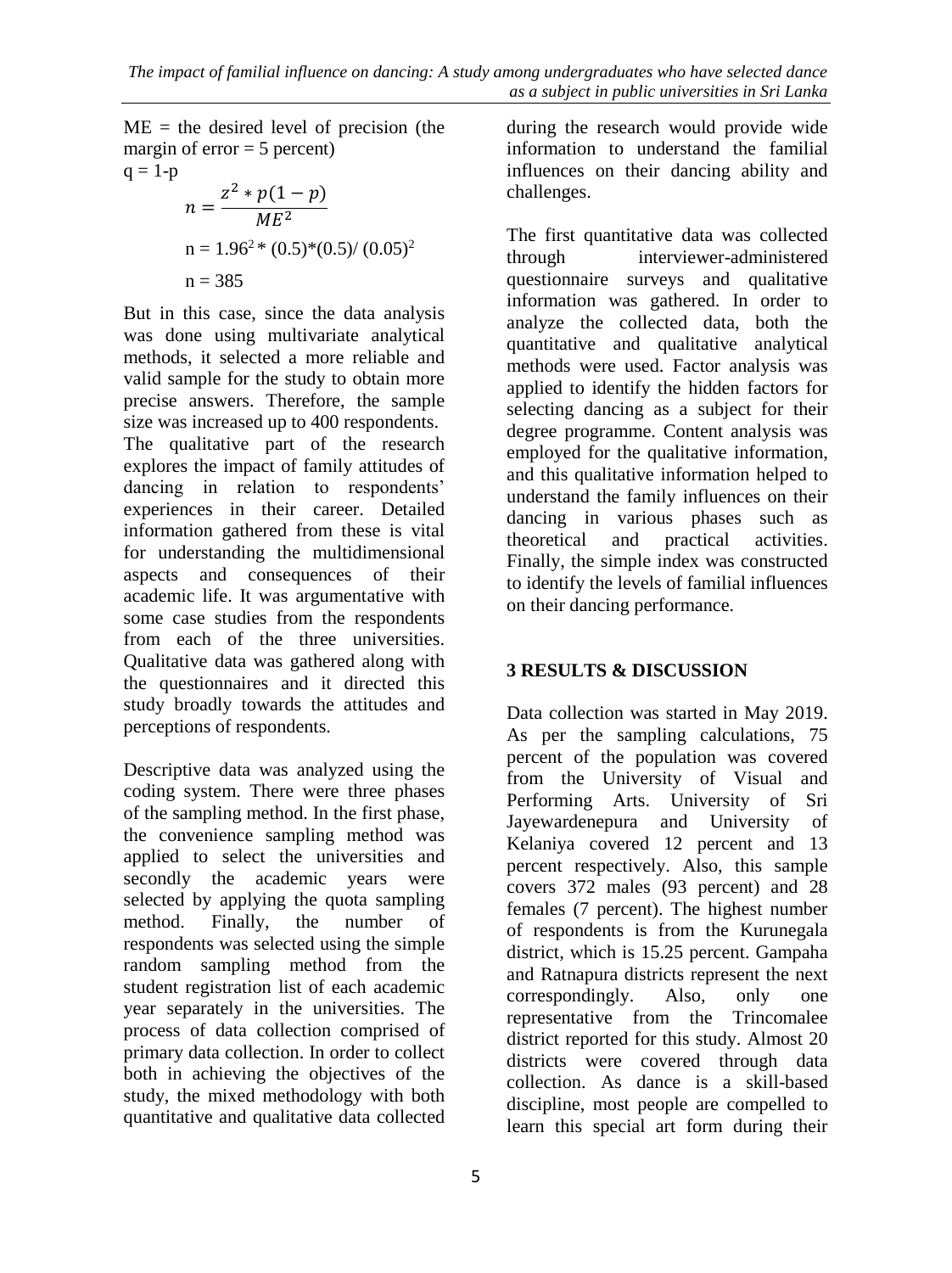early childhood. To get the primary background of the respondents, this study examined the age limits from which they had started learning dancing. Accordingly, 35.75 percent started their dance education prior to their Grade 1 school admission. And 22 percent started their dance education between Grade 1-5. The highest percentage reporting as 42.25 percent is representing the number of students who had started their dance education after Grade 6 in school. In our present education curricular, aesthetic subjects can be selected as a subject from Grade 6. The above 42.25 percent implies that they started studying this subject as academic requirements. The sample was divided into two categories based on the data given as respondents who have family members related to the field of dance and those who do not. The involvement of their family members in the field of dance was tested at different levels.

**3.1 Quantitative Representation of Dance Undergraduates who Possess Family Background with the Field of Dance**



# **Figure 01: Representation of familial influence of the undergraduates in the field of dance**

Source: Field Survey, 2019

As per the above chart, only 20.75 percent of the total possesses family members who have engaged in the field of dance. The majority of the sample which is 79.25 percent does not have any family background related to the field of dance. It is clear that nearly two-thirds of the tested dance undergraduates are not influenced by their families to learn dance as a subject. They have chosen this subject only due to their personal interest and talents. This result cannot be compared with the past since there is no scientific research conducted on this field. However, it seems that this result contrasts with the general perceptions in Sri Lankan traditional dance.

## **3.2 Perception of the importance of familial influence on learning dancing**

According to our cultural attitudes and practices from early days, those who have learned Sri Lankan traditional dance forms may repose their trust on inherited talents rather than on learned talents. But according to the data, it is revealed that present undergraduates who were tested under this research are not in a position to believe the importance of family background in learning dancing. Out of 400 respondents, 383 stated that family background is not necessary to study dance as a subject. This is 95.75 percent of the total. Only 4.25 percent believes it is an essential factor. The percentage of those who believe in the necessity of family background in learning dancing is not so significant.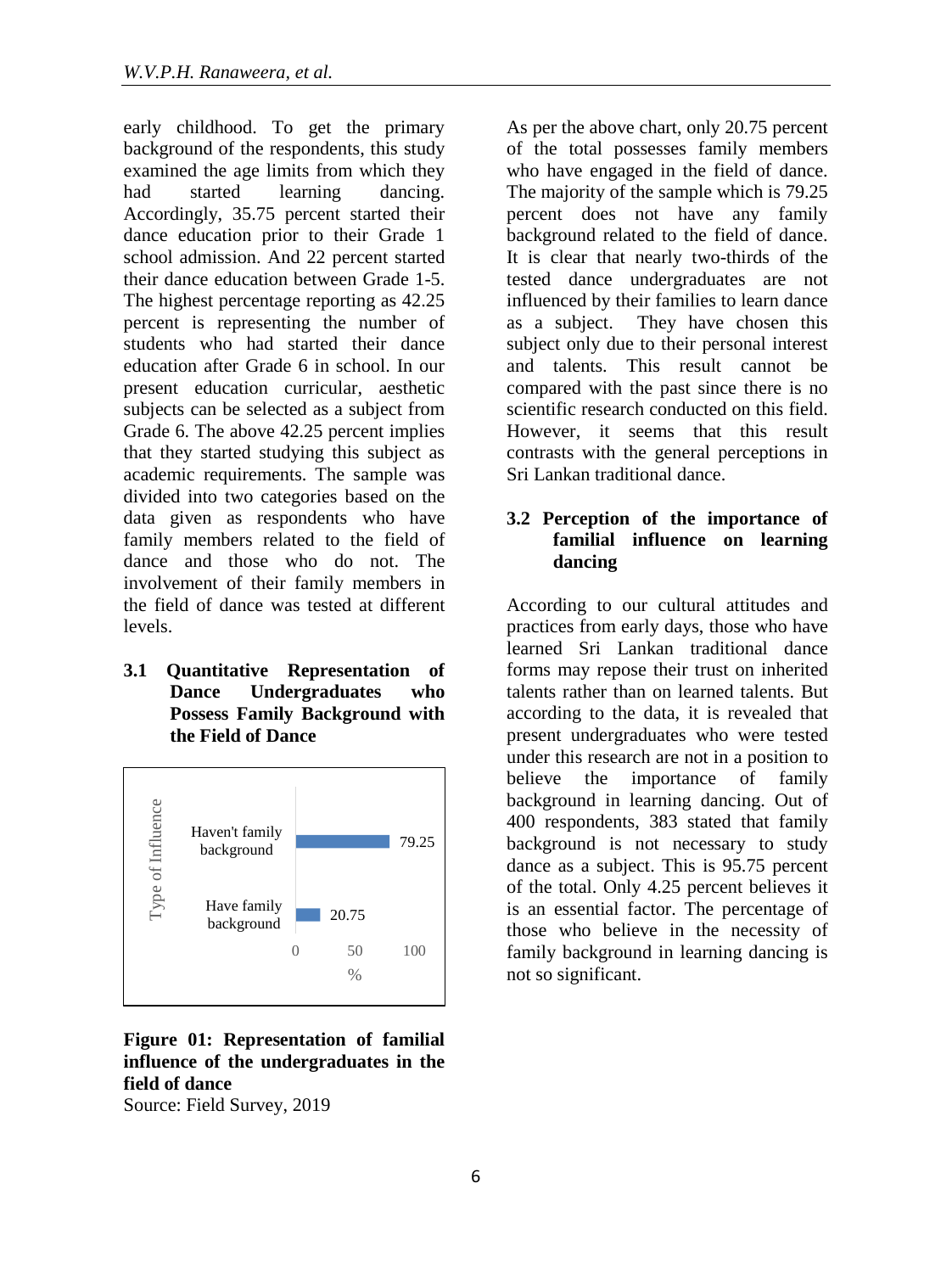| <b>University</b>         | No. of<br><b>Participants</b> | Important | <b>Not Important</b> |  |
|---------------------------|-------------------------------|-----------|----------------------|--|
| University of Visual $\&$ | 301                           | 15        | 286                  |  |
| Performing Arts           |                               |           |                      |  |
| University of Kelaniya    | 51                            |           | 50                   |  |
| University of Sri         | 48                            |           | 47                   |  |
| Jayewardenepura           |                               |           |                      |  |
| Total                     |                               |           | 383                  |  |
|                           |                               |           |                      |  |

|  |  | Table 01: Perception of Necessity of Familial Influence for Learning Dancing |
|--|--|------------------------------------------------------------------------------|
|  |  |                                                                              |

Source: Field Survey, 2019

When it was analyzed through the undergraduates of the three different universities, Sri Jayewardenepura and Kelaniya undergraduates do not believe that they need a family background to study dance, as indicated by 97.9 percent and 98 percent from their sample respectively. However, 5 percent of the

Visual and Performing Arts University undergraduates believe the importance of family background to study dance as a subject, which is higher than the other two universities. The total distribution of this fact comes as follows:



## **Figure 02: Importance of Family Background for studying dance as a Subject** Source: Field Survey, 2019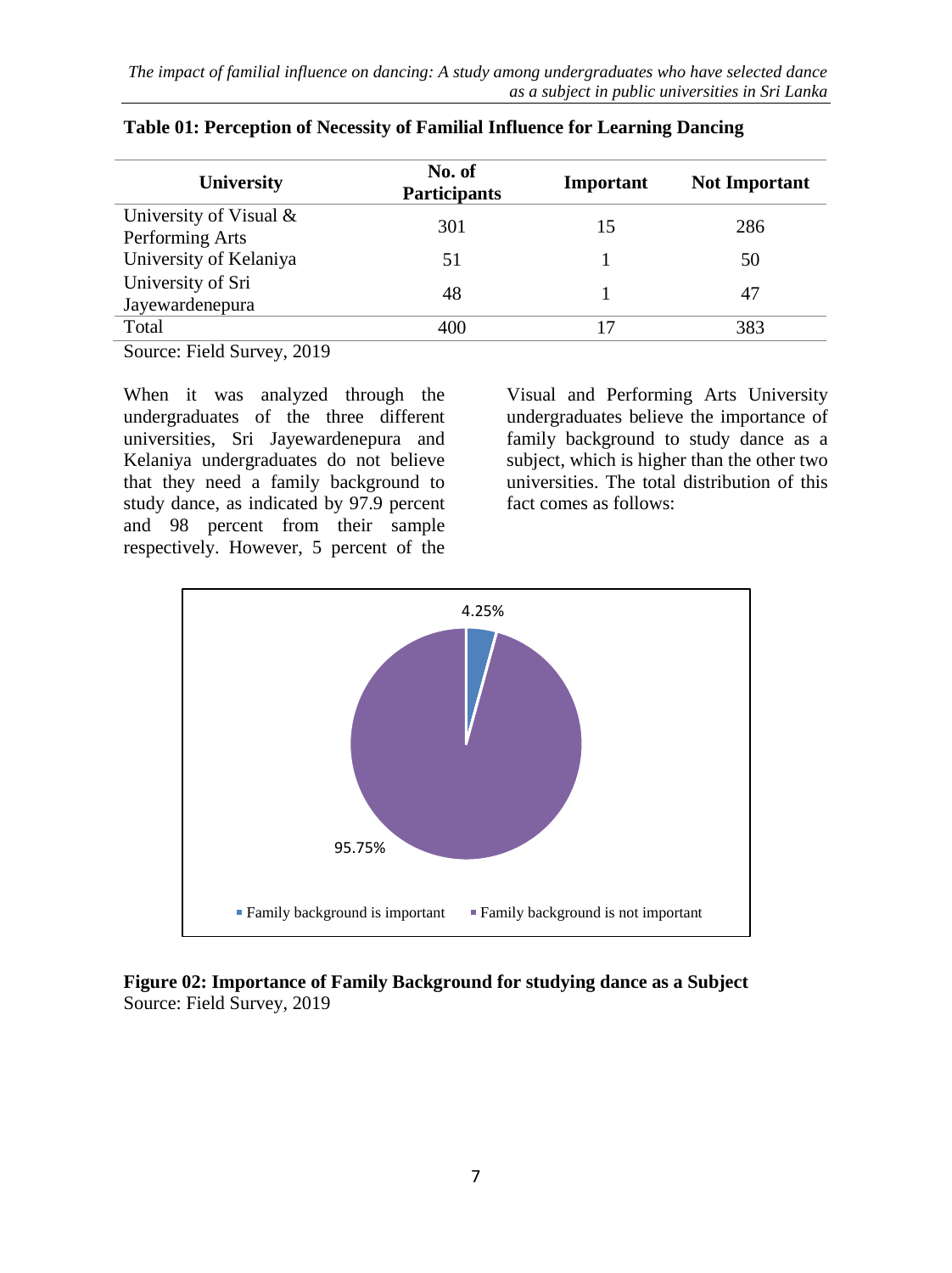This study focused on to analyze the perceptions of respondents who possess family background with the field of dance. As mentioned above, only 20.75 percent of the sample has family members (figure 01) who have engaged with this art form. But 87.95 (73 out of 83) percent of them believe that family background is not important in learning dancing. Only 10 respondents, which indicates 12.04 percent, are in the position of believing the importance of having such member/s in their families. This is a very small representation from the total.

That indicates those who have such kinds of relationships with their lineage also are not in the position of believing that they need such kind of support from their families.

According to the descriptive data gathered from them, it reveals that they feel this kind of relationships eclipse their own identities as a dancer. When analyzing the different aspects of the perceptions of familial influence, only 4.25 percent from the total sample (Figure 02) was found as respondents who stated that family background is important. Among them, 58.82 percent already possess family members who have engaged in the field of dance. Nearly 50 percent of the respondents who have stated that family background is important have not inherited dance from their families. But they believe that it will be a good opportunity for them if they have attached to such lineage.

## **3.3 Advantages and Disadvantages of having Familial Influence on Learning Dancing**

Furthermore, descriptive findings of the study identified the respondents' past and present experiences and attitudes upon the familial influence. According to the given information, the advantages of having and

not having any familial influence can be categorized as follows:

Advantages of having familial influence:

- Easy to get latent practices and knowledge of traditional dance forms.
- No need to follow additional support to learn from outsiders.
- Easy to gain recognition in the field of dancing.

Disadvantages of having familial influence:

- Difficult to establish their own identity through their own talents.
- Difficult to transfer to other dance traditions other than their inherited tradition.

Advantages of not having familial influence:

- They can establish their own personality as an individual.
- They can explore the knowledge in different dance traditions other than limited to their inherited dance tradition.

Generally, dance families or lineages are restricted to one dance form and they are characterized to one dance tradition within the field. For example, most renowned artists in this field are mostly familiar with one dance tradition (Disanayake,1997; Bentharage,2004). They rarely engage in other dance styles, but they have become popular through their inherited tradition of dance. The results show that current dance undergraduates of these universities may not like this particular situation.

As per the descriptive data, respondents do not experience major disadvantages in not having any familial influence. Their main concern is the lack of recognition they gain from the field of dance. As per the case studies, they have experienced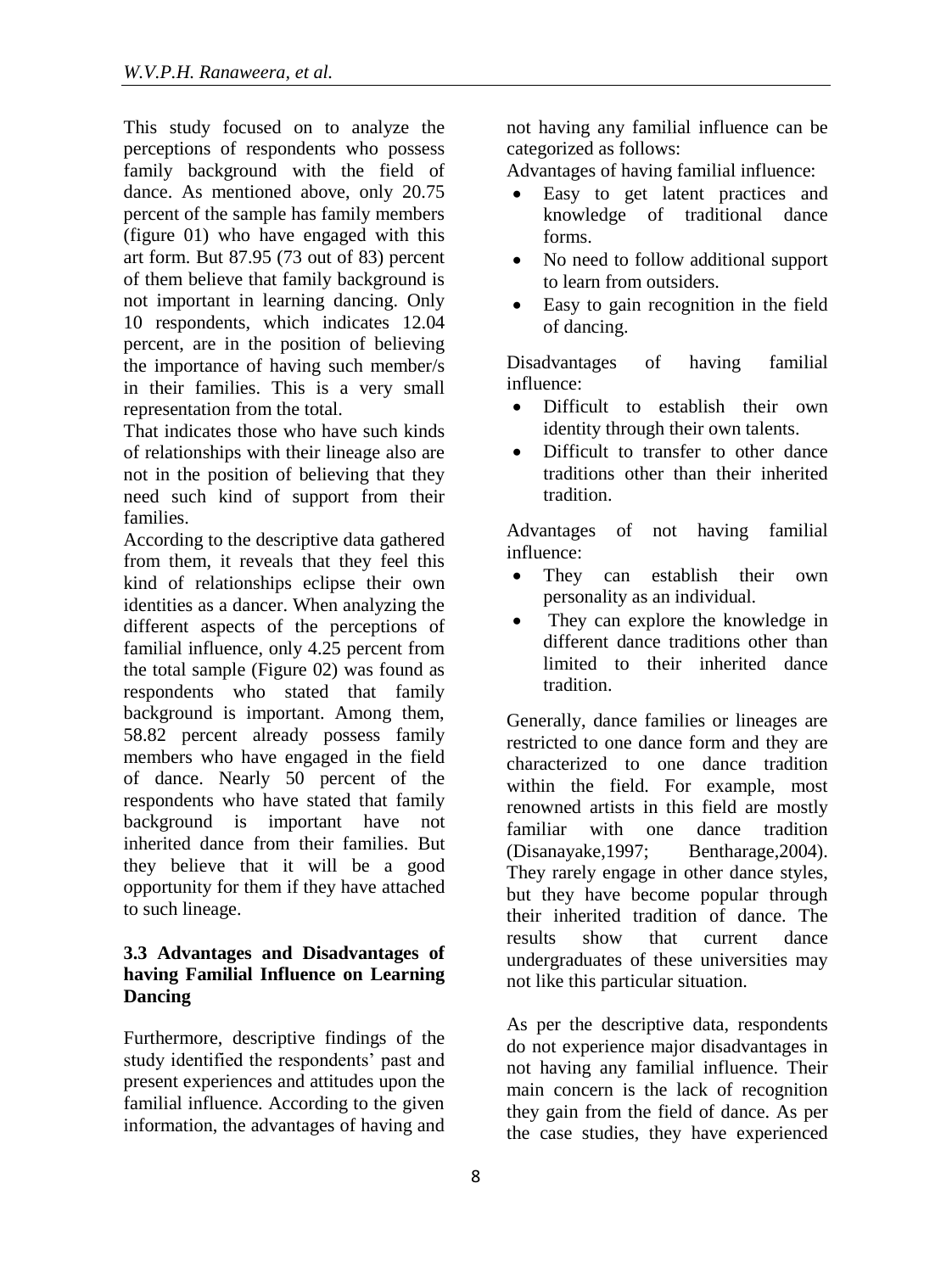some incidents of being rejected from certain opportunities due to not having any links to renowned dance families. But according to the data gathered, apart from such rare cases, this particular fact has not greatly influenced them in their dance career since dance education is massively explored these days throughout the country and also outside the country. At present, there are many opportunities to gain knowledge rather than to inherit it.

Apart from school education and higher education there are many governments as well as private institutions active throughout the country, and those who have succeeded their higher education can follow their Master's degree or PhD, and they will be able to achieve higher positions and popularity in the field of dance.

| <b>Generational Level</b>           | Number of           | % of Involvement           |  |  |
|-------------------------------------|---------------------|----------------------------|--|--|
|                                     | <b>Involvements</b> | <b>With Field of Dance</b> |  |  |
| Mother Involved                     | 22                  | 11.78                      |  |  |
| <b>Father Involved</b>              | 11                  | 5.89                       |  |  |
| Brothers And Sisters Involved       | 40                  | 21.42                      |  |  |
| Grandmother Involved (The Mother Of | 5                   | 2.68                       |  |  |
| The Mother)                         |                     |                            |  |  |
| Grandfather Involved (The Father Of | $\overline{4}$      | 2.14                       |  |  |
| Mother)                             |                     |                            |  |  |
| Grandmother Involved (The Mother Of | 4                   | 2.14                       |  |  |
| Father)                             |                     |                            |  |  |
| Grandmother Involved (The Father Of | 11                  | 5.89                       |  |  |
| Father)                             |                     |                            |  |  |
| Mother's Relatives                  | 23                  | 12.32                      |  |  |
| Father's Relatives                  | 21                  | 11.25                      |  |  |
| Another Relative Of The Family      | 14                  | 7.5.                       |  |  |
| Total                               | 155                 | 83.0                       |  |  |

#### **Table 02: Generational Level of Family Members Involve in Field of Dance**

Source: Field Survey, 2019

#### **3.4 Generational levels of familial influence on undergraduates and the level of involvement**

When identifying the generational levels of familial influence, the results found different generation levels of family members' involvement in dance. (Table 02) Out of 83 respondents, which is 20.75 percent from the total sample, brothers and sisters emerge as the mostly involved generation in the field of dance among current undergraduates. Out of 83 respondents, 40 have siblings who have engaged in the field of dance. Mother's involvement in dance comes as second. This table depicts that among those tested as the sample have mostly the first generation's influence and that they will be the creators of a new generation in the future if their children engage in this field as their parents did. Further, this study reveals the levels of involvement of those family members with the field of dance.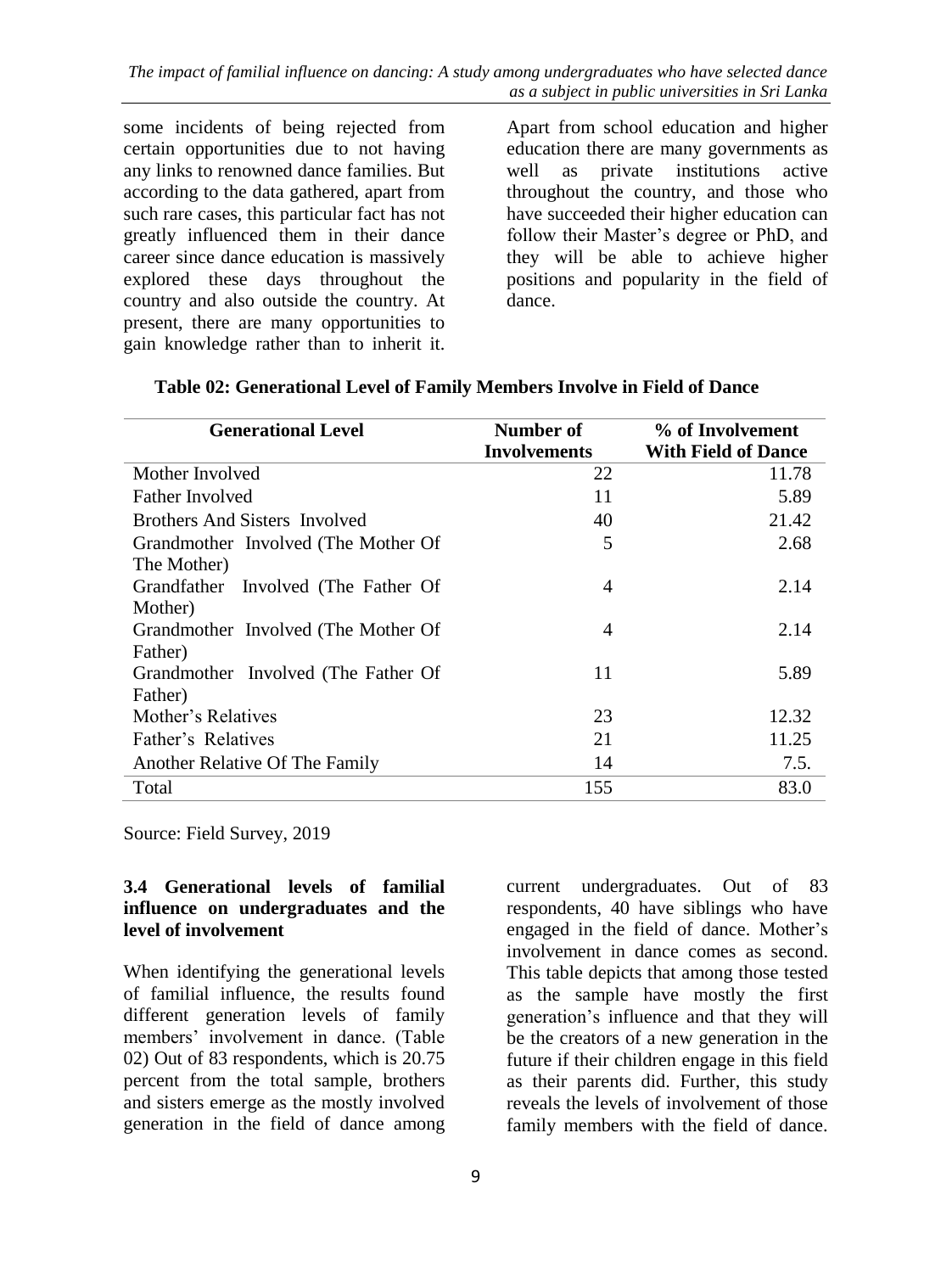Some of their relations involve with dance only at the school level. Some people engage with dancing as their hobby but some continue dancing as their profession. Also, several family relations were identified as professionals who have engaged with different fields related to dance such as music, drama, drumming, costume designing, etc. Among these, the higher percentage of involvement, which is 97 percent identified under the last category.

### **3.5 The need of familial influence in different levels**

This study analyzed the perception for the need of familial influence along with five levels in their dancing career. Both respondents who have family members involved in dance and those who do not have family members involved in dance answered the same questions in order to test which level needs familial influence the most. (Table 03) School-level education, higher studies, achieving excellence in dance, involving in dance as a profession and to gain recognition in the field of dance are the five levels tested.

**Table 03: Perception of Respondents on the need of Familial Influence in Different Levels**

| <b>Categories</b>                                 | With<br><b>Familial</b><br>Influence $(\% )$ |          | <b>Total</b> | <b>Without</b><br><b>Familial</b><br>Influence $(\% )$ |          |          | <b>Total</b> |        |
|---------------------------------------------------|----------------------------------------------|----------|--------------|--------------------------------------------------------|----------|----------|--------------|--------|
|                                                   | Disagree                                     | Moderate | Agree        |                                                        | Disagree | Moderate | Agree        |        |
| At school level                                   | 19.80                                        | 79.70    | 0.50         | 100.00                                                 | 60.50    | 26.50    | 13.00        | 100.00 |
| At higher education                               | 20.00                                        | 79.50    | 0.50         | 100.00                                                 | 58.30    | 27.50    | 14.20        | 100.00 |
| To achieve mastery<br>in dance                    | 16.25                                        | 82.50    | 1.25         | 100.00                                                 | 55.50    | 30.75    | 13.75        | 100.00 |
| To involve in dance<br>as a profession            | 16.80                                        | 82.00    | 1.30         | 100.00                                                 | 59.00    | 28.80    | 12.20        | 100.00 |
| achieve<br>To<br>recognition<br>as<br>a<br>dancer | 13.50                                        | 84.50    | 2.00         | 100.00                                                 | 28.00    | 45.00    | 27.00        | 100.00 |

Source: Field Survey, 2019

As per the above Table, more than 75 percent of the total respondents among those who have familial influences are being neutral. They did not mention whether the family background is important or not to achieve different levels of their career. More than 50 percent from the other category (who do not possess family background) did not accept the need for the above facts, except the last fact (to achieve recognition as a dancer), which is 28 percent.

Respondents who do not have any family background believe in the essentiality of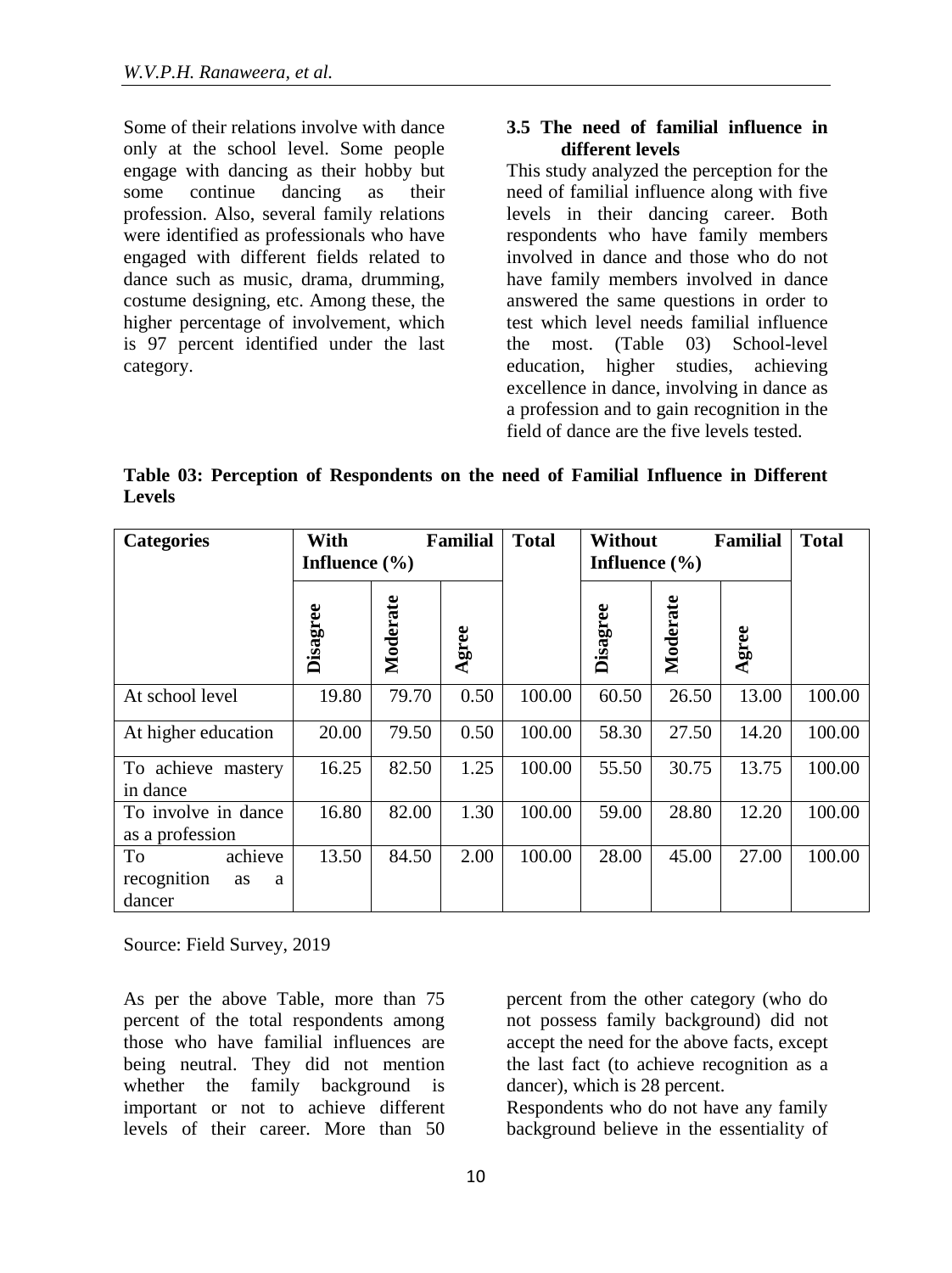familial influence in different levels, and they are higher than those who possess the background. When comparing all the levels, more than 10 percent believe on the importance of familial background; while the others who believe the same facts are below 2 percent. It is significant that the latter group (those who already possess family background) is almost in a moderate position and they do not believe much on the importance of the family background that they have already experienced. There is 19.8 percent of the

undergraduates who have familial influence but still do not agree that they need a family background to study dance at the school level while 60.5 percent of the undergraduates who do not have familial influence also think that they do not need a family background to study dance at the school level. But here the moderate count of the first category is high. While 13 percent from the second category agreed with this need, only 0.5 percent agreed from the first category.



## **Figure 03: Perception of Family Background as a Necessity in Studying Dancing at School**

Source: Field Survey, 2019

Also, 20 percent of the undergraduates who have familial influence is not believing that they need a family background to study dance for their higher studies and 58.3 percent of the undergraduates who do not have familial influence are also not believing that they need a family background to study dance for their higher studies. The necessity of family background is not accepted by 16.25 percent of the undergraduates who have familial influence for achieving mastery in dancing, whereas 55.5 percent of the undergraduates who do not have familial influence is also of the same opinion. But here, the moderate count of the first category is high and as same as the other facts. Only 1.3 percent of the undergraduates who have familial influence agree that they need familial influence to involve dance as a profession. When compared to the above, a higher number of students, ranking 27 percent who do not possess familial influences, agreed that they need familial influence to gain recognition as dancers in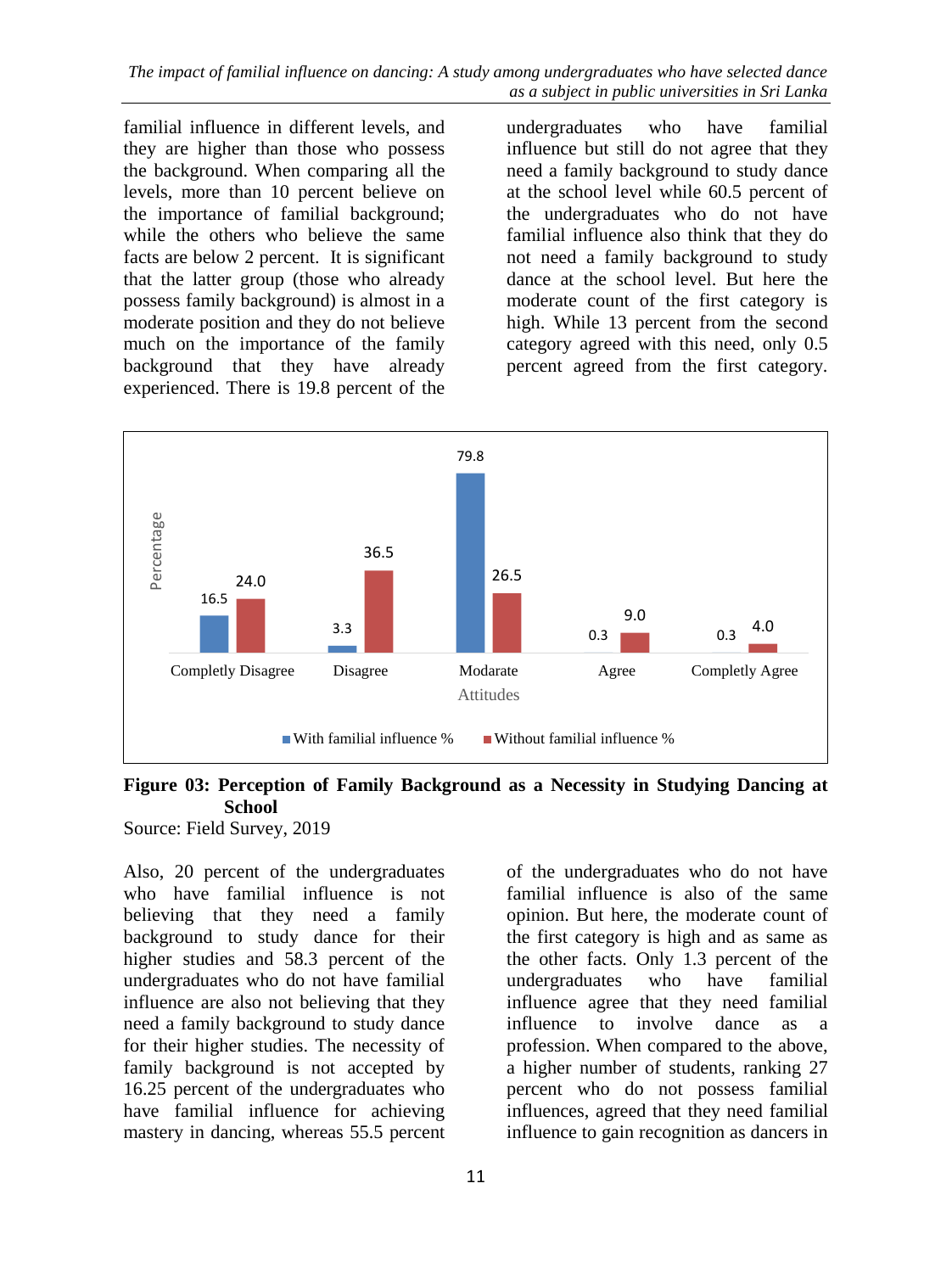society. The need to have familial influence to gain recognition as a dancer among undergraduates who have familial influence also reported low as 2 percent. But it is little bit higher than to the other factors. But undergraduates who do not have familial influence, having a high reported value as 27 percent, are in agreement that they need familial influence to gain recognition from society. It is very clear that most of them do not believe in familial influence along with the different levels of life, except the need of gain recognition from the society. That means both sides agreed on the importance of familial influence to gain recognition in the field of dance other than the above mentioned four facts.



**Figure 04: Perception of Family Background in Necessity of Achieving Recognition as a Dancer in Society**

Source: Field Survey, 2019

But the acceptance rate of the need of familial influence on all five facts (above mentioned) is significantly low. (Table 03) It rates as below 15 percent except for the requirement of gaining recognition in the field of dance.

#### **4 CONCLUSION**

Dance is one of the most valuable cultural heritage in Sri Lanka. Traditions of dance education have changed gradually from the early days and now it has entered the modern world. In the traditional system of dance education, family background is one among the considerable facts to learn dancing because dance was transmitted from one generation to the other mostly through family relationships. This research was conducted to find out the impact of familial influence on learning dancing among the current undergraduates.

However, the results found that present dance undergraduates are not heavily influenced by their families. Among the sample representing the undergraduates who learn dancing from three state universities in Sri Lanka in 2019, only 20.75 percent have familial backgrounds.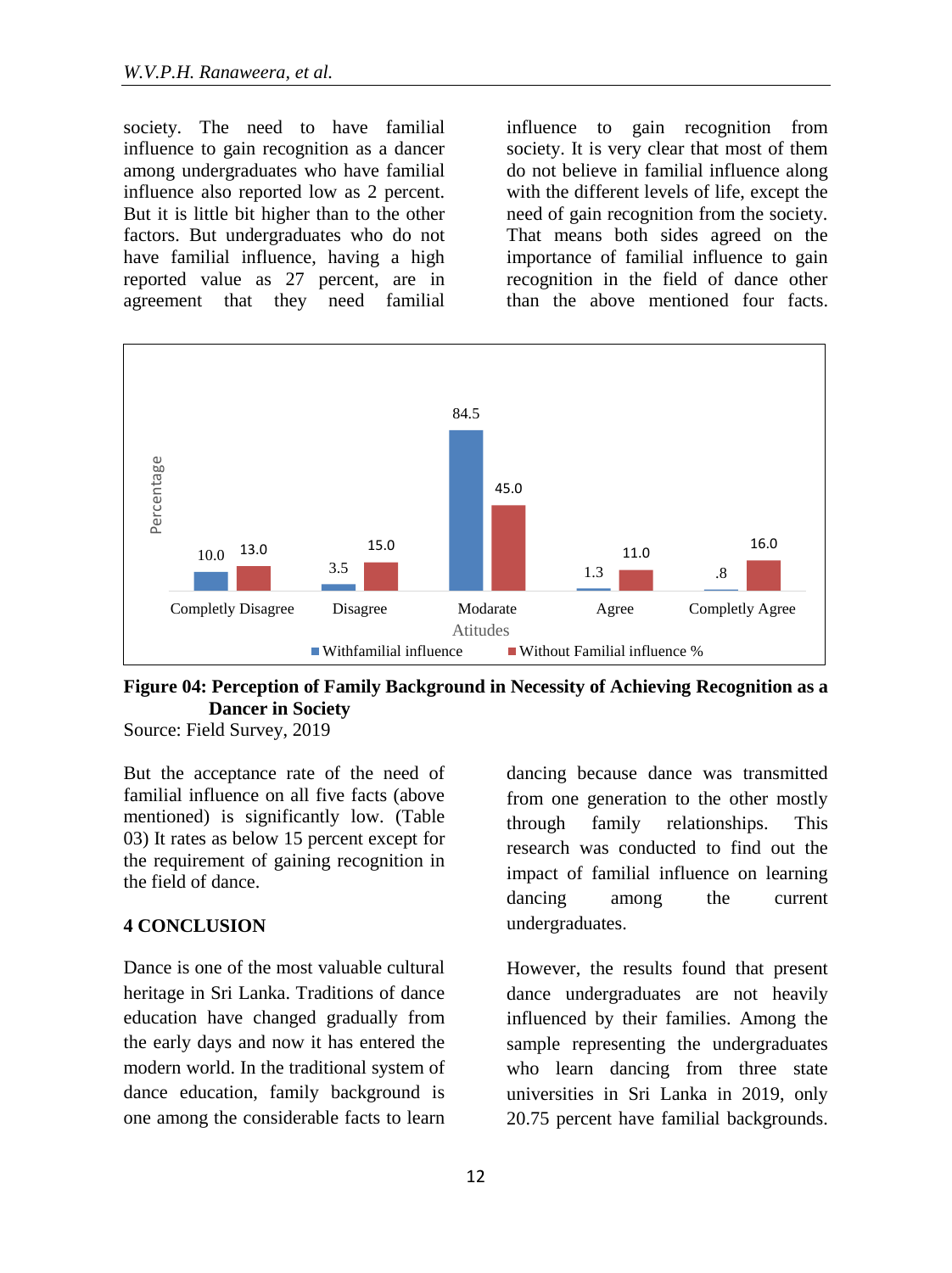The rest do not possess any family background and are not influenced by their families to choose dance as a subject.

The research findings reveal that the selected sample of dance undergraduates do not consider familial influence as a considerable fact in learning dancing. As per the early "gurukula" education system, many renowned dancers were known through the name of their dance linage. They had considered it as a prestige and people used to honor them as traditional artists and considered them as exhibitors of the cultural heritage of Sri Lanka. But as per sample, the majority which indicates as 95.25 percent, are not believing that familial influence is important and only 4.25 percent said it is an important fact in learning dancing. They do not experience much importance of family background because they have experienced some advantages as well as disadvantages of having familial influences. Present-day knowledge of this traditional art form and other related qualifications can be earned through different stages and different ways from school level. They do not need to depend only on the family background as in the past.

When analyzing the generation levels and the levels of involvement of the family members among the tested undergraduates, the results found that most of them have brothers or sisters (siblings) who have engaged in dance forms. They are identified as the most influential generation of current undergraduates among those who have familial backgrounds. Mothers' and fathers' involvement in the field of dance comes to almost 17 percent.

Although most of these undergraduates, or 95.25 percent, do not accept the importance of familial influence on learning dancing as a subject, they believe that certain conditions do require familial influence. Results revealed that gaining recognition in the field of dance is the key requirement among their other needs.

While using these research findings as the basics, more research can be developed in this field. Since this research covers only the undergraduates who are between the age groups of 20-25, it is recommended to develop the same study while focusing on the graduates who are between the ages of 50 to 60. The gaps of their perceptions and practices can be understood through the comparative analysis between these two findings. Tested sample is in the position of believing that familial influence is not very important. Since there are no past researches on this field, these findings cannot be generalized as the whole. But based on these findings and also future researches, it may be possible to find answers to the general concept of "dance is inherited, rather than learned."

# **ACKNOWLEDGMENTS**

Authors would like to thank the Multi-Disciplinary Research Centre of the Faculty of Humanities and Social Sciences of University of Sri Jayewardenepura for providing a research